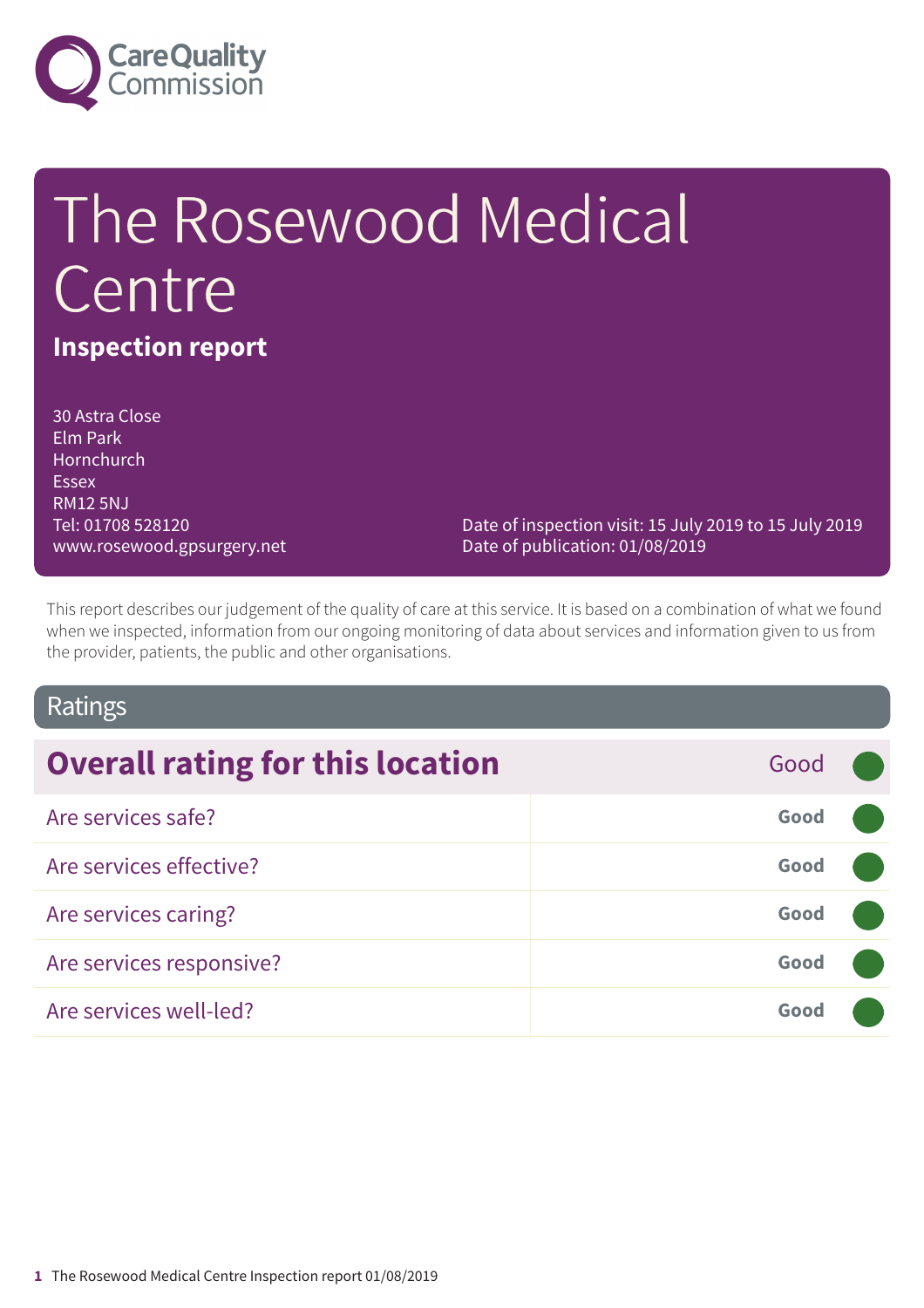# Overall summary

We carried out an announced comprehensive inspection at Rosewood Medical Centre on 15 July 2019, to follow up the breaches of inspection found in the inspection of 11 December 2018 .

We based our judgement of the quality of care at this service on a combination of:-

- what we found when we inspected,
- information from our ongoing monitoring of data about services,
- information from the provider, patients, the public and other organisations.

#### **We have rated this practice as good overall and good for all population groups.**

We found that:

- The practice had made significant improvement to the practice in response to the previous inspection.
- The practice provided care in a way that kept patients safe and protected them from avoidable harm.
- Patients' needs were assessed, and care and treatment was delivered in line with current legislation, standards and evidence-based guidance supported by clear pathways and tools.
- Staff dealt with patients with kindness and respect and involved them in decisions about their care.
- The practice had improved access for patients to the practice.
- The practice had refurbished the premises to ensure they met the needs of the patients.
- Complaints were listened and responded to and used to improve the quality of care.
- The way the practice was led and managed promoted the delivery of high-quality, person-centre care.
- There was compassionate, inclusive and effective leadership at all levels.

Whilst we found no breaches of regulations, the provider **should**:

- Review the training matrix regularly to ensure all staff, including doctors have completed the necessary training.
- Review the clinical meetings to ensure frequency and that staff record discussions.
- Review the supervision of advanced medical and nursing practitioners to ensure that it is fully recorded and follows current guidelines.
- Continue to improve the uptake of child immunisations to meet the World Health Organisation targets of 90%.

#### **Details of our findings and the evidence supporting our ratings are set out in the evidence tables.**

**Dr Rosie Benneyworth** BM BS BMedSci MRCGP

Chief Inspector of Primary Medical Services and Integrated Care.